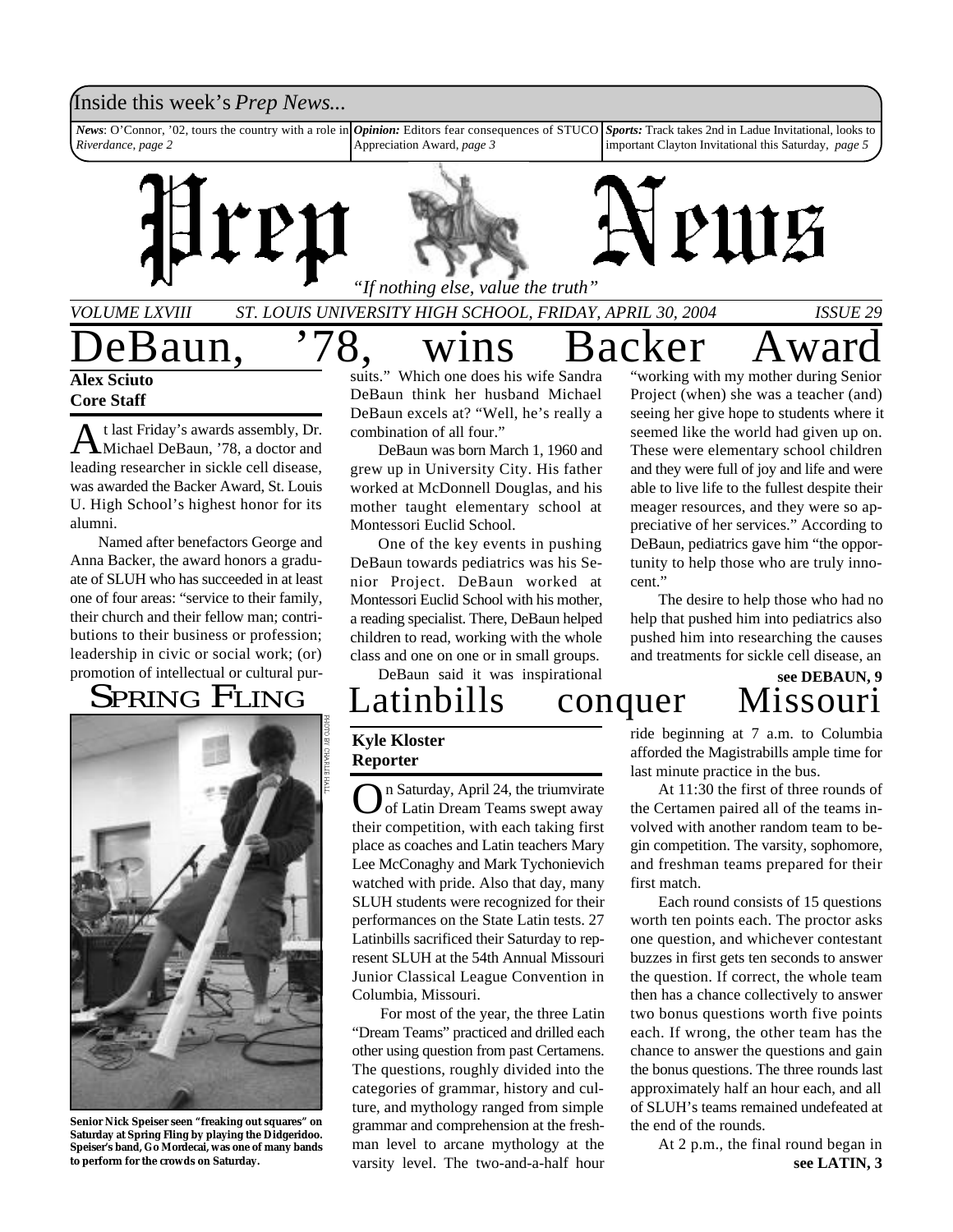# **News** April 30, 2004 eniors honored at awards ceremony

### **Tim Huether and Timo Kim Core Staff**

Seven St. Louis U. High seniors were<br>hood assembly in the all-school assembly in  $\bigcup$  honored at the all-school assembly in the gymnasium last Friday. John Block received the Ed Hawk Award, Ryan Vierling accepted the Mac Boland Award, James Erler won the JSEA Award, Tom Economon got the Hinck-Hereford Award, Joe Germanese acquired the Dunn-Martel Award, Nate Hilliard took home the Archbishop May Service Award, and John Hook became the first student to win the STUCO Appreciation Award.

Seniors voted Block the winner of the Ed Hawk Award, which is given "to the senior who through his love and dedication to Saint Louis University High School, and through his example of working and giving, was most able to influence his class toward success and unity." As an added privilege of the award, Block will

give a speech at graduation on May 29.

"I was surprised actually—really surprised. I thought that if I was going to win one it would have been (the Dunn-Martel or the Hinck-Hereford)," said Block. "I'm honored, definitely honored. I'm excited to give the speech."

This year, Block's main service to SLUH came through being STUCO President. Said Block, "Through (STUCO activities) you can really bring your class together, bring your school together." Block also led this year's varsity football team as a captain.

Block will attend Washington University in St. Louis next year.

The Mac Boland award, which is given by the faculty to the "otherwise unheralded senior who through his dedication and determination has most influenced his fellow students toward more united participation in the spirit which is SLUH," went to Ryan Vierling. He will also give a speech at graduation.

"I am really excited (about receiving the award), but I don't think I was the right one to get it," said Vierling. "There are other people in my class who do all kinds of stuff behind the scenes, so I just don't feel like I was the only one who could've gotten this award."

His contributions to SLUH include staffing the Dauphin box office during his freshman and sophomore year, serving as Spanish Club president during his junior and senior year, and participating in CSP and Open House every year. However, he believed his integral participation in instituting the tutoring program was his greatest contribution.

The faculty selected James Erler to receive the JSEA Award, given to a student who is "intellectually competent, religious, open to growth, loving, and committed to doing justice in the gener-

**see AWARDS, 11**

## Kesterson wins Faculty Appreciation Award

### **Andrew Mueth Reporter**

A t last Friday's awards assembly, psychology teacher and<br>STUCO moderator Brock Kesterson received the Faculty t last Friday's awards assembly, psychology teacher and Appreciation Award. This award is given to the "best all-around teacher," according to last year's winner, Sue Walsh, and is voted on by seniors. Senior Brian Heffernan called the award "a recognition of hard work and dedication (in the SLUH community)." The seniors voted on the winner of the award several weeks ago in homeroom.

Any faculty member is eligible to receive the award, but teachers may request not to have their names put on the ballot. Also, any teacher who has received the award in the past is ineligible. The seniors elect the teacher who has done the most for them, in addition to excellence in the classroom. Essentially, it is an award for the faculty member who is most a "part of student life," as Kesterson put it.

Kesterson is the twentieth person to win the award. Kesterson thinks that his role as STUCO moderator certainly helped him to win the award. The position helps him to "relate to the students, and see them everywhere." Kesterson thinks that combining interesting teaching, being at games, and being involved with the students was the perfect formula to be elected for the award. Kesterson enjoys "being involved and doing things with the students."

Spring Fling basketball prizes violate MSHSAA rules

### **W. David Mueller Sports Editor**

A ccording to the official handbook of the Missouri State<br>High School Activities Association (MSHSAA), "an athccording to the official handbook of the Missouri State lete forfeits amateur status in a sport by competing for or accepting money or other monetary compensation." MSHSAA defines an "amateur" as a student who represents a school in interscholastic sport.

Last Saturday, at the unfortunately wet Spring Fling, the final four teams competing in the three-on-three basketball tournament won prizes for their talents. First place received a \$35 gift certificate to Best Buy and a basketball with an estimated value of \$13. Second place received a \$25 gift certificate to Best Buy and a year-old basketball. The third and fourth place finishers received \$15 gift certificates, also to Best Buy.

However, unknown to the St. Louis U. High faculty involved with the tournament, the awards would jeopardize some students' eligibility. Any seniors or any non-basketball athletes who won prizes could accept them. However, any underclassman who accepted the prizes and wishes to continue his SLUH basketball career must return the gifts if he has not already.

George Blase, the Assistant Executive Director of MSHSAA said, "The only prizes or awards an athlete can receive is one merchandise item under \$25." Blase clarified that a gift certifi-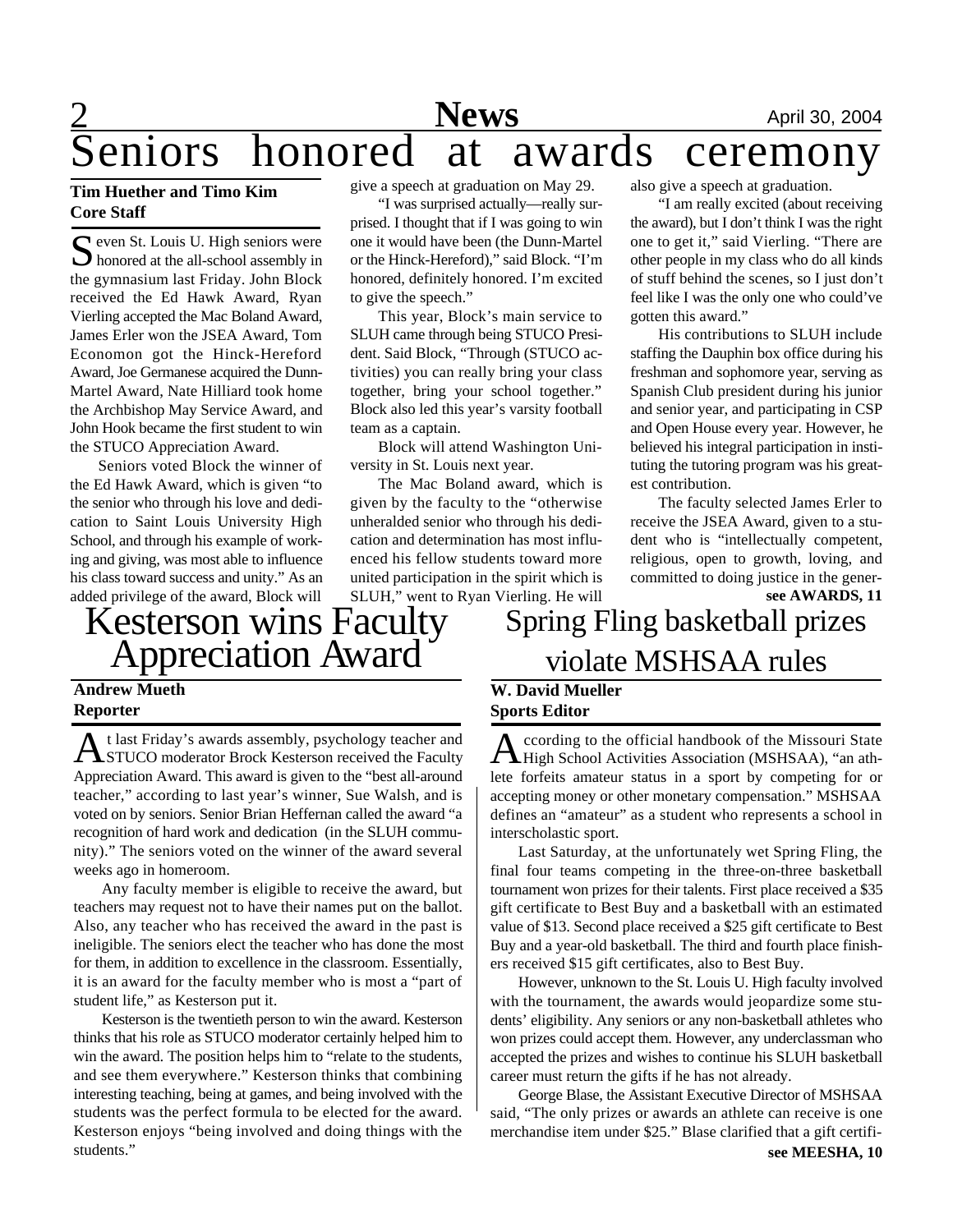## April 30, 2004 **Christian Command Command 3** EDITORIAL **Opinion**

## STUCO Appreciation Award shows necessity of a published budget

We believe that the six seniors on Student Council this year have honestly strived to redefine the role of STUCO in life at SLUH and raise its standards for years to come. This year the group became more involved in the life of the school through such things as the quarterly STUCO forum, increasing participation in the morning Mass by organizing homerooms to attend, and by displaying an overall dedication and sense of purpose that SLUH has not seen in recent years.

However, by establishing the Student Council Appreciation Award with an attached scholarship of \$1,000, we believe that they have set an unsettling precedent. This award is also a reminder of how necessary it is for STUCO to publish its budget.

The intention of the award was to recognize the senior who, while not a STUCO member, most assisted in STUCO's efforts during the year. Publically recognizing someone who selflessly helped STUCO during the year is not necessarily a bad thing. But why does a monetary prize have to come with it? The winner of the JSEA award is a good person who deserves recognition for his work. So is the winner of the Mac Boland, or the Ed Hawk, or the Dunn-Martel, or the Hinck-Hereford, or the winners of any of the other awards that were presented on Friday. Yet none of those awards comes with a scholarship. Is it because the winners of those awards do not merit a college scholarship? Or is it because it is possible to recognize the good work that someone does without involving money?

We have no doubt that the recipient of the award earned the recognition by his efforts throughout the year. This year, the award had the benefit of surprise—it was able to recognize someone who gave of his time and talent without knowing the possibility of such recognition. But next year, everyone will know about the award throughout the whole year. This creates the potential for students to participate in STUCO only in hopes of winning a scholarship, and the perception that the award winner

is nothing more than an unofficial paid employee of STUCO. Furthermore, someone who devotes a great deal of time to STUCO will most likely be a friend of its members. Over time, this award could turn into an opportunity for STUCO to give one of their friends a \$1,000 graduation present with no questions asked. The situation easily lends itself to corruption. Such corruption will only undercut the strides that STUCO has made this year. Even if the corruption is not truly present, the perception of cronyism will be enough to taint the group's credibility, and this perception will be very difficult to avoid. Again, we do not believe that these problems were present this year; we think they could easily appear in the future.

**see EDITORIAL, 12** The money that is used to pay for it comes from STUCO's budget and is therefore the student body's money. When it comes to money, STUCO can either be a private corporation or a government. If it is a corporation, then STUCO would organize events like Spring Fling and mixers simply to turn a profit, and its budget would not be part of the public domain. If STUCO is

## Dear SLUH Community, Curdt mentions lost senior advisors **LETTER TO THE EDITOR**

In last week's awards program, several senior advisors were unintentionally omitted from the list. In addition to those fine seniors who were listed, I would also like to acknowledge Andrew Hrdlicka, Greg Leibach, Pat Lyons, and Pat Jones for their work in the homerooms with the Freshman Class. I would also like to acknowledge the fine work of seniors Brad Naert and Dave Burghoff who, as Executive Assistants, not only served the freshman class and the other advisors so well, but also nobly embraced the anonymity that comes from such truly selfless work. Thank you all.

## **LATIN** Tim Curdt

### (from 1)

Hickman High School's Little Theater, and SLUH faced off against Pembroke Hill from Kansas City on all three levels. The fifteen questions challenged participants considerably more than the previous three rounds, but the Pizzapizzabills defeated Pembroke Hill on all three levels: the varsity team overpowered Pembroke 125-30, the sophomore team won 65-50, and the freshman team overwhelmed their opponents 120-55.

While the freshmen and varsity quickly pulled away and maintained their strong lead, the sophomore team battled it out, the winner unknown until the last question answered.

Ecstatic with the Homerbills' performance, McConaghy proclaimed the feat "amazing, just fantastic," and estimates that it has been "at least six years since we've had a clean sweep." McConaghy attributes the victories this year to the preparation and dedication of the students.

Shortly after the final round ended, the Missouri Junior Classical League announced the results of the state tests. On March 24 and 26, over fifty Latin students gave up two activity periods to take two Latin State tests. The students had their choice of six tests to take: vocabulary, grammar, mythology, history and culture, derivatives, and reading comprehension. For the vocabulary, grammar, and reading comprehension tests, each grade had its own test. For the other three, all the grades took the same level of difficulty test but were scored only against their own grade.

Along with the state Certamen title, several SLUH students earned individual awards. Freshman Todd Swift, junior Charles Ullman, and senior Rob Ryan each performed the best on the state grammar test. Swift and senior Nick Speiser answered more questions correctly than any other Missourian on the mythology test. Junior Andrew Schaeperkoetter and sophomore Mike Jonagan obtained a first place in derivitives, and junior Jason Murphy achieved first place in reading comprehension.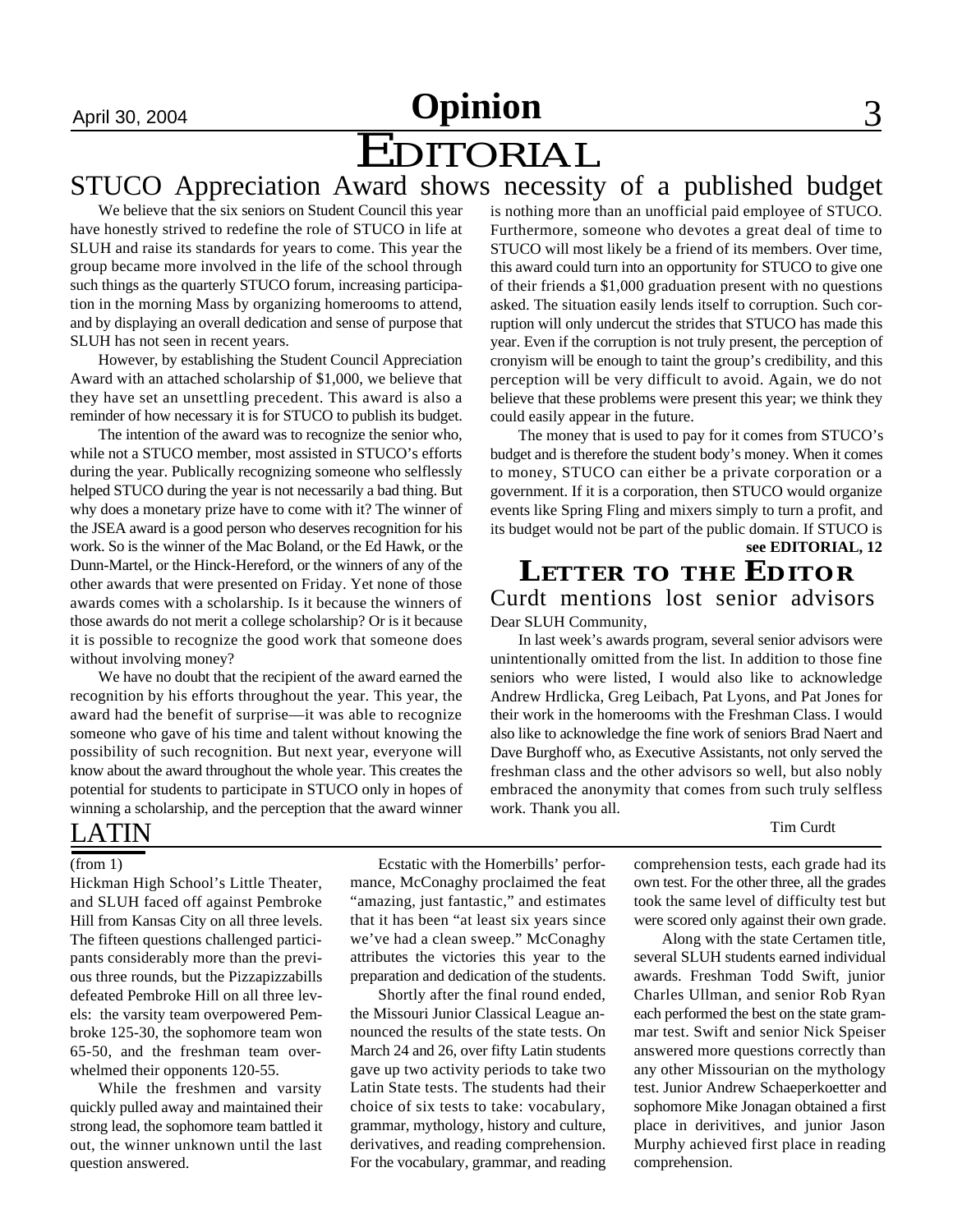## **1 News** April 30, 2004 <sup>7</sup>Connor, <sup>'02</sup>, shines in *Riverdance*

### **Sean Powers Core Staff**

The hit performance *Riverdance* came<br>through St. Louis April 13-18 at the he hit performance *Riverdance* came Fox Theater, and with the show came St. Louis U. High graduate Kyle O'Connor. O'Connor graduated SLUH in 2002 and has been touring with *Riverdance* since August.

O'Connor is one of 32 other Irish dancers in the Irish dancing troupe, which is just one of many dancing troupes that make up the performance.

Since O'Connor was eight years old, he has been Irish dancing. O'Connor said he started dancing in the second grade, "when my parents pretty much threw me and my brother into it. We had older sisters that had already been dancing. It wasn't something I asked to be involved in, but I just ended up sticking with it."

When O'Connor was growing up, he

## Sophomores hear Holocaust survivor

### **Brian Krebs Core Staff**

 $S$  ophomores gathered in the theater at<br>the start of second period on Monday  $\bigcup$  the start of second period on Monday to hear a presentation from Holocaust survivor, Mary Lou Ruhe. The presentation, including a question and answer segment, lasted into activity period.

Ruhe volunteers as both a docent and a speaker at the St. Louis Holocaust Museum and Learning Center. Ruhe exlained that she works more as a speaker, since the number of surviors is decreasing. The museum, located in Olivette, is open everyday except Saturday, and admission is free.

Ruhe, an only child, was born in the Polish industrial city of Lodz, then the second-largest city in Poland next to Warsaw. Lodz specialized in textiles, and had about one million people, of which 200,000 were Jewish.

In the late 1930s, the Jews of Lodz learned of mistreatment of Jews in Nazi Germany. Said Ruhe, "It was tragic to hear. It was frightening. But, we thought, 'We live in Poland. It is not going to happen to us.' Of course we were very

took part in Irish dancing competions. O'Conner learned to dance with the Lavin-Cassidy dance school in which his brother and sister danced.

O'Connor first considered dancing with *Riverdance* in 2002 when he heard they would be auditioning for dancers in Chicago before he started school at Columbia College. "I just went up (to Chicago) two days early to try out, and made it. Then my first week of school there was a workshop to learn the material in the show," he said.

O'Connor commented about his college career saying, "I just completed my freshmen year, and this year, which would have been my sophomore year, I have been on tour." The show's schedule demands a full-time commitment from all the dancers. They do eight shows a week. The dance troupe, along with the show, has been in one or two cities every week

much mistaken." On Sept. 1, 1939, when Ruhe was 16, World War II began with Hitler's invasion of Poland.

Soon, Ruhe's family, along with all of the other Jews of Lodz were forced to move into the ghetto where the conditions in the ghetto were inhumane, "We were terribly, terribly crowded," said Ruhe. "We were surrounded by barbwires, with watch towers and German soldiers in them. We were completely separated; isolated from the rest of the city, from the rest of the world." Few buildings had indoor plumbing and running water, causing diseases such as tuberculosis and Typhoid fever to flourish.

In 1944, the Nazis cleared out the ghetto, and loaded up all of the survivors onto cattle trains headed for the most notorious concentration camp, Auschwitz. The conditions of the train were similar to that of the ghetto, crowded and dirty. After three days, the Jews arrived at Auschwitz.

On the platform, the prisoners were divided by gender. It was at this point that Ruhe last saw her "beloved father." The women were then subdivided by their age

**see HOLOCAUST, 11**

since September. The only break O'Connor had was a five week break over Christmas.

Though the tour is constantly on the road, there is still time for the dancers to enjoy each city. O'Connor said, " I generally get up around noon and, depending on the city, whether or not it is fun or boring, I do something around town. Then in the early evening I report to backstage an hour before the start of the show." After he is finished dancing for the night and the show ends, O'Connor and his fellow friends from the show either enjoy more of the town, or end up going back to their hotel.

When the show stopped in St. Louis, O'Connor thought it would be a relaxing break. O'Connor said his visit "turned out to be so hectic, but I was still glad to be back home. I loved the people coming to see the show. The crowds were really great."

## Flamenco guitarist to play on Monday

**Tom Fontana Core Staff**

On Monday, May 3, acclaimed Ameri-<br>Can flamenco guitarist Ronald n Monday, May 3, acclaimed Ameri-Radford will bring his own flamenco flavor to a performance in the theater during activity period.

Flamenco is the traditional folk music of southern Spain, which received influences from various cultures as it developed over the centuries. Muslim, Jewish, and Spanish Gypsy influences can all be found in flamenco music, which combines these Eastern and Western sounds to produce an art form with a wide range of style. Flamenco performances often feature the artist's personal improvisations on traditional themes.

Radford, who lives in St. Louis when not touring, has studied and played with Gypsy flamenco guitar masters in Spain and has risen to become the preeminent American flamenco guitarist in a genre typically dominated by Spanish artists.

Though Radford has performed in **see FLAMENGO, 11**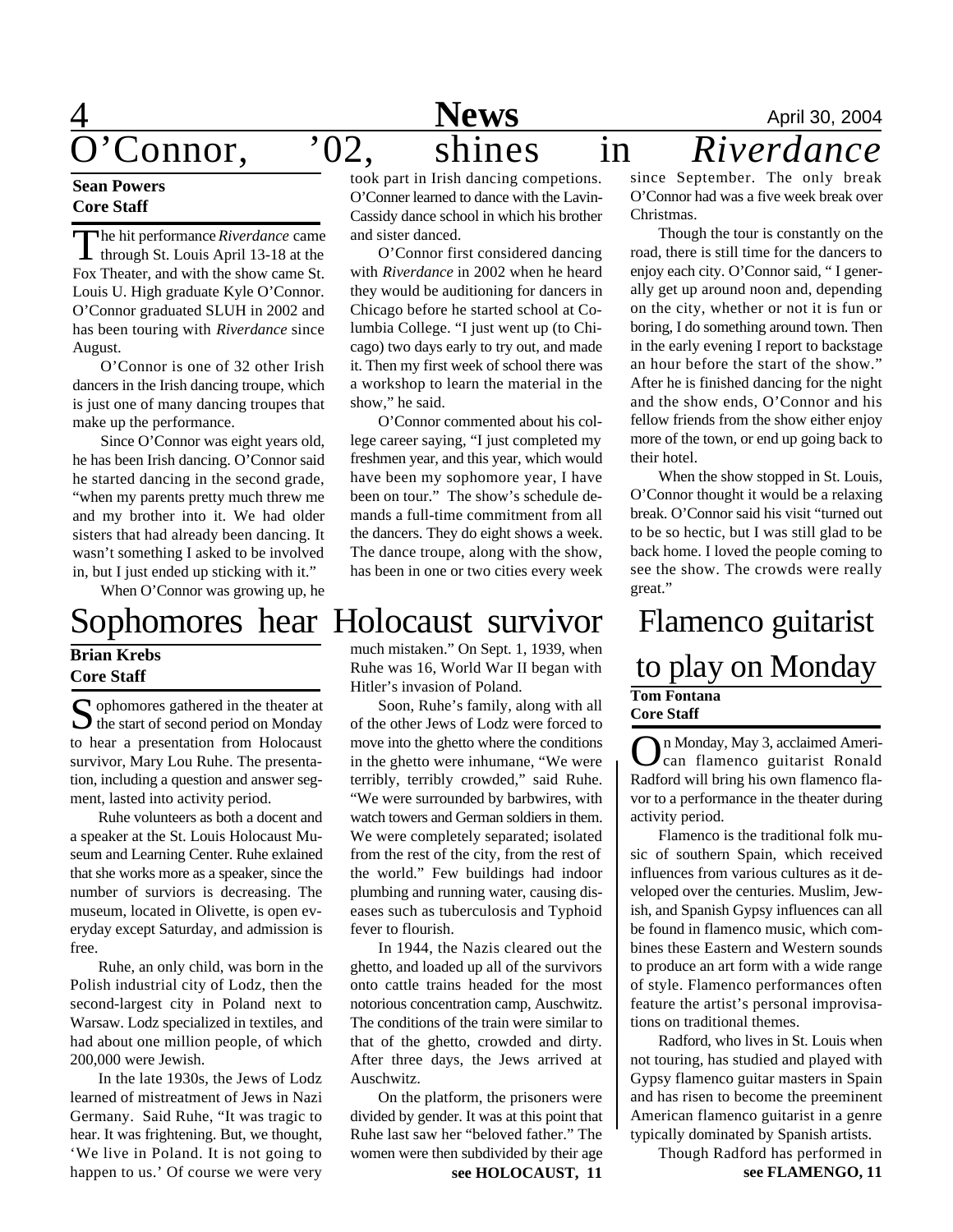## April 30, 2004 **News** 5 April 30, 2004<br>Trackstarz take second place at

### **Dan Heard Reporter**

The St. Louis U. High track team has<br>been busy over the last few weeks. he St. Louis U. High track team has Last Thursday, SLUH ran in the Ladue Invitational, and on Monday and Tuesday, the Trackbills raced at the Vianney relays. At the Ladue Invitational, the Trackbills captured second place in the meet.

On a cold and rainy afternoon, the SLUH track team made a strong midseason statement. The 4x800-meter relay team, consisting of junior Charlie Samson and seniors Steve Nagel, John Oliver, and Andrew Linhares, placed second with a time of 8:09.5, their best time this season. In the 1600, sophomore Ben Murphy-Baum placed third with a time of 4:37.6. Murphy-Baum also placed first in the 3200 in a time of 9:48.32. Sophomore Danny Meier finished third in the 3200 with a time of 10:02.96.

Sophomore Paul Chaney had an excellent meet. In the 100, Chaney was matched up against CBC's Kelley Anderson, an all-state performer in the 100 last year. Chaney was out in front of Anderson but slipped up at the finish line, taking second place. Due to a malfunction of the electronic timing system, the final results were for 90 meters instead of 100, at which Chaney clocked 10.1 seconds.

In the 400, Chaney easily took first place with a time of 50.68. In the 200 meter dash, Chaney was matched up against Chris Farrar from Ritenour, who had a top 200 time in the area. In a close race, Chaney edged out Farrar to take first in 22.15.

In the 300-meter hurdles, sophomore Stephen Simmons came out strong and won with a time of 40.84, his best this season. Simmons also anchored the 4x400 relay team, which included seniors Steve Nagel, Joe Welling, and junior Henry Samson, as the team took third place with a time of 3:36.52.

Commenting on the team's performance at Ladue, coach Spencer McCall said, "We were productive, but considering nagging injuries, we haven't shown the full potential of what the team can do."

On Monday and Tuesday, the track team competed at the Vianney relays. The distance squad showed great depth and strength in the meet. On a decision by coaches to rest the top four varsity runners for the Clayton Invitational, Oliver, Murphy-Baum, Samson, and Linhares were limited to the 4x1600 on Monday.

Racing against a tough CBC team that was attempting to break their school record, the SLUH team did not quit. They not only took first place in the race but also set a new school record of 18:16.18. Coach Tim Chik was "ecstatic" about the great performance and effort.

"Truthfully, I wasn't expecting it. But I do want to make notice that Charlie and Andrew both dropped about seven seconds off of their previous best mile times," said Chik.

The JV runners filled all of the other gaps on Monday and Tuesday with the exception of junior Alex Muntges, who ran his first race in six months on Monday. Coming off of an injury, Muntges cruised through the 3200 in a comfortable 9:54. The JV 4x800 relay and distance medley teams earned third and fourth places, respectively, against strong varsity competition. Junior John Kelly and sophomore Mike Jonagan stepped up in the 1600, earning fourth and fifth places, respectively.

Commenting on the performance of the distance squad, Chik said "I was pleased with the effort and performances my runners put out in the varsity races."

**see NIKE, 8** SLUH's throwers also made strong

# Birdiebills fall to DeSmet by 17 shots

**James M. Koch Reporter**

 $\overline{I}$  *T* ith only a few matches left before the all-important district tournament next week, the Eaglebills touched down on their favorite course, Normandie, on Wednesday in hopes of putting a stop to their recent losing skid.

Seniors Pat Neuner and Matt Koch, juniors Kyle Ortmann, Matt Bartch, Steve Lestmann, and Tom Junker, and sophomores Mike Doherty and Alex Luebbert teed up for Wednesday's match. The match held special significance to Koch, Bartch, and Junker, who are all competing for the fifth and final spot on the team that will compete in districts.

The Bantlebills fought tough winds all afternoon, including gusts up to 40 mph. "You have to change your whole approach when it's this windy," said Ortmann.

Despite the battering winds, Bartch managed to fire a very clutch team low of 42, leading the way to a combined team score of 259 for the Jr. Bills. This was not one of the team's best efforts of the year, and it showed with a 17-shot loss to a solid DeSmet team.

 This match does not leave head coach Greg Bantle with an easy decision on the fifth spot. With poor performances on Wednesday, Koch and Junker will have to step it up on Thursday against Borgia if they want to continue to be in the race.



**Senior Pat Neuner tees off on Wednesday.**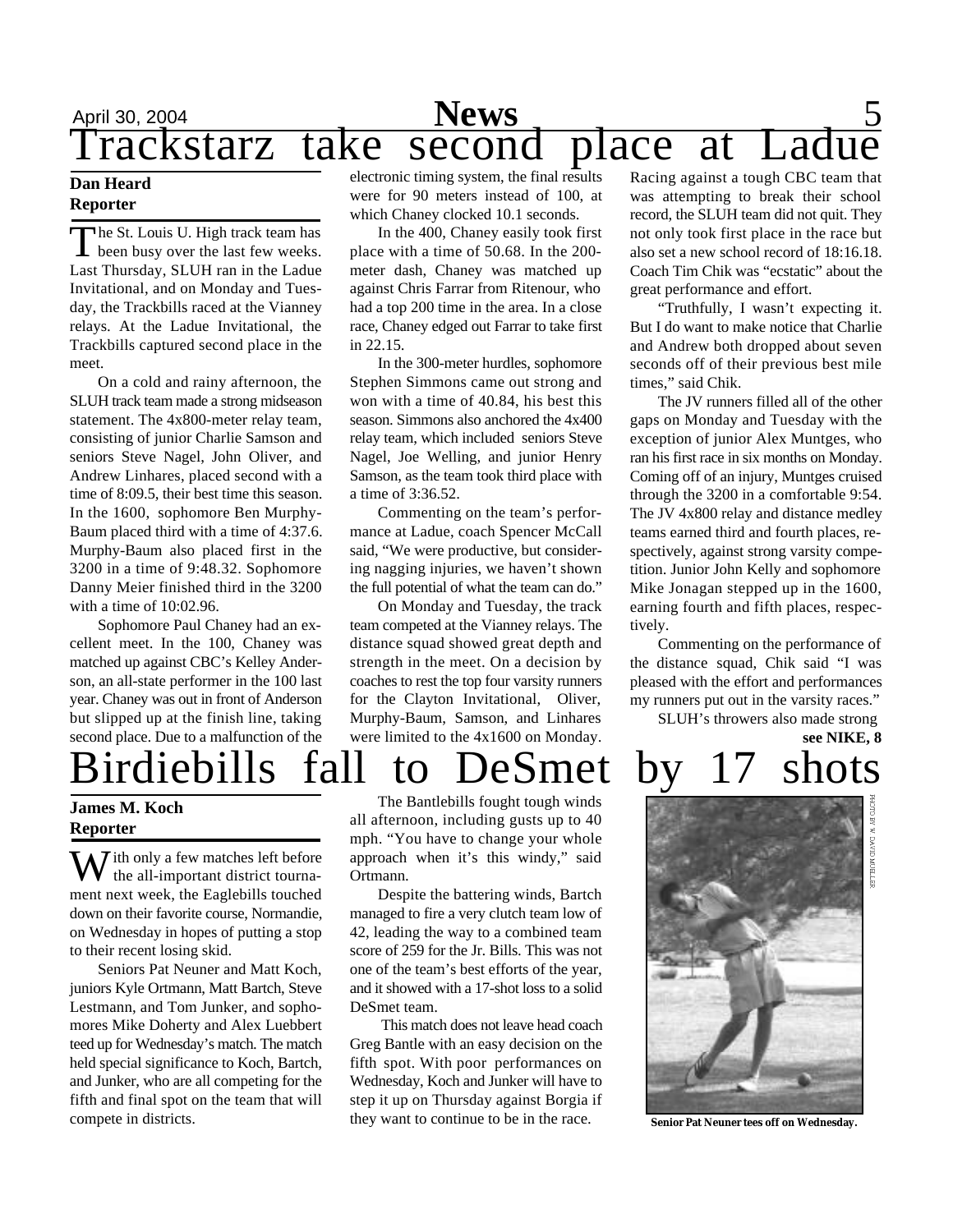## 6 **News** April 30, 2004 Rawlingsbills defeat rival CBC 1-0, now 13-2

### **Justin Rottger Reporter**

 $\sum$  ith a near-perfect performance against hated rival and MCC-leading CBC, the Jr. Bills baseball team corralled all aspects of the Cadet lineup, holding them scoreless in a 1-0 victory.

The Jr. Bills (13-2) only plated one run early on, in the bottom of the second, but it would turn out that one run was all they needed. With junior Matt Ikemeier on the mound, and a two inning save from junior Ryan Morgan, offense was not necessary.

In the bottom of the second, Morgan hammered a double, then stole third. Senior catcher Tyler Aholt singled up the middle and drove in the only run of the game. Though both squads put forth a valiant effort, the Jr. Bills emerged victorious. Said assistant coach Tom Zinselmeyer, "everything just clicked."

The Jr. Bills edged back to the .500 mark in the Metro Athletic Conference

### **Tyler Orf Reporter**

The St. Louis U. High lacrosse team The St. Louis U. High lacrosse team week: Rockwood Summit, Columbia-Hickman, and MICDS. Despite constant rain and harsh field conditions, SLUH defeated Summit 9-8 last Thursday. On Saturday, the Laxbills faced conference opponent Columbia-Hickman, and a quick start helped the Jr. Bills to win the game 9-6. However, a disappointing 11- 8 loss to the MICDS Rams followed these two strong wins.

Last Thursday, SLUH took on an athletic Rockwood Summit team that was looking to get its first victory against SLUH. Rockwood Summit managed to put in the first goal of the day a few minutes into the first quarter, but SLUH soon answered, tying the score at one.

After trading goals to make the score 2-2, Summit added two more goals to at 2-2.

The victory at home against CBC proved to be important because falling to a 1-3 record in the MCC would not have put SLUH in a favorable position. The Jr. Bills will face the Chaminade Red Devils for the second and final time this season on Saturday in another critical conference game. With a win, SLUH would put themselves back above the .500 mark in the conference.

The Jr. Bills also find themselves ranked fifth in the *St. Louis Post-Dispatch* large school area rankings.

### **MCC Season Standings (through April 28)**

| <b>Team</b>   | <b>MCC Record</b> | <b>Overall</b> |
|---------------|-------------------|----------------|
| <b>CBC</b>    | $3-1$             | $9-8$          |
| <b>DeSmet</b> | $2 - 1$           | $11 - 4$       |
| Vianney       | $3-2$             | $11-3$         |
| SLUH          | $2 - 2$           | $13 - 2$       |
| Chaminade     | 1-4               | 6-8            |

## **Baseball Nightbeat**

The St. Louis U. High baseball team (14-2) defeated Affton last night in unfriendly territory, 7-1. The game seemed to speed through the first six innings. Junior Brandon Beal smoked a four-bagger and Jeff Milles pitched a gem, giving up only one through six. With the score tied at one in the sixth, the Mathenybills had an offensive explosion, plating six.

# acrossebills win two and lose to

take the lead. SLUH battled back with three unanswered goals before the end of the first half, making the score 5-4.

A quick goal by junior attackman Larry Howe, who ran through his defenseman, put the Jr. Bills up 6-4.

Unable to put Summit away, the SLUH defense and offense grew stagnant for the rest of the quarter. An open net goal allowed Summit to tie the game, and at the beginning of the fourth quarter the Laxbills found themselves trailing 8-6.

SLUH refused to quit, scoring on the team's first man-up opportunity in the fourth quarter, thanks to a blistering crank shot by senior middle Chris Bailey. The tying goal came off a quick drive and shot from the left side by junior attackman Joe Hof that beat the Summit goalie.

With three minutes left in the game, the Laxbills were looking for the winning goal and their first big win of the season. The goal they needed came on a snipe to the lower right corner of the six by six by senior midfielder Sean Kelly.

Despite a few scares, the defense prevented Summit from tying the game in the final minutes to guarantee the victory. Head coach Ron Kelam told the team after the game that it was the first time they had "really overcome adversity."

Coming off their huge victory over Summit, the U. High Laxbills were ready to take it to their conference rival, Columbia-Hickman. Despite the pouring rain, the Saturday afternoon game went on as scheduled. SLUH jumped out to a quick 2-0 lead, demonstrating their offensive dominance over Hickman's defense.

SLUH's defense, led by senior goalie Ben Zaegel, held the Hickman offense to only two goals in the first half, while the U. High offense cranked out five more goals in the first half.

**see BRINE, 7** SLUH's last goal of the half came off a transition pass from streaking long pole Brian Heffernan to senior attackman Tyler Orf, who shot and scored with two seconds left in the half to make the score 7-2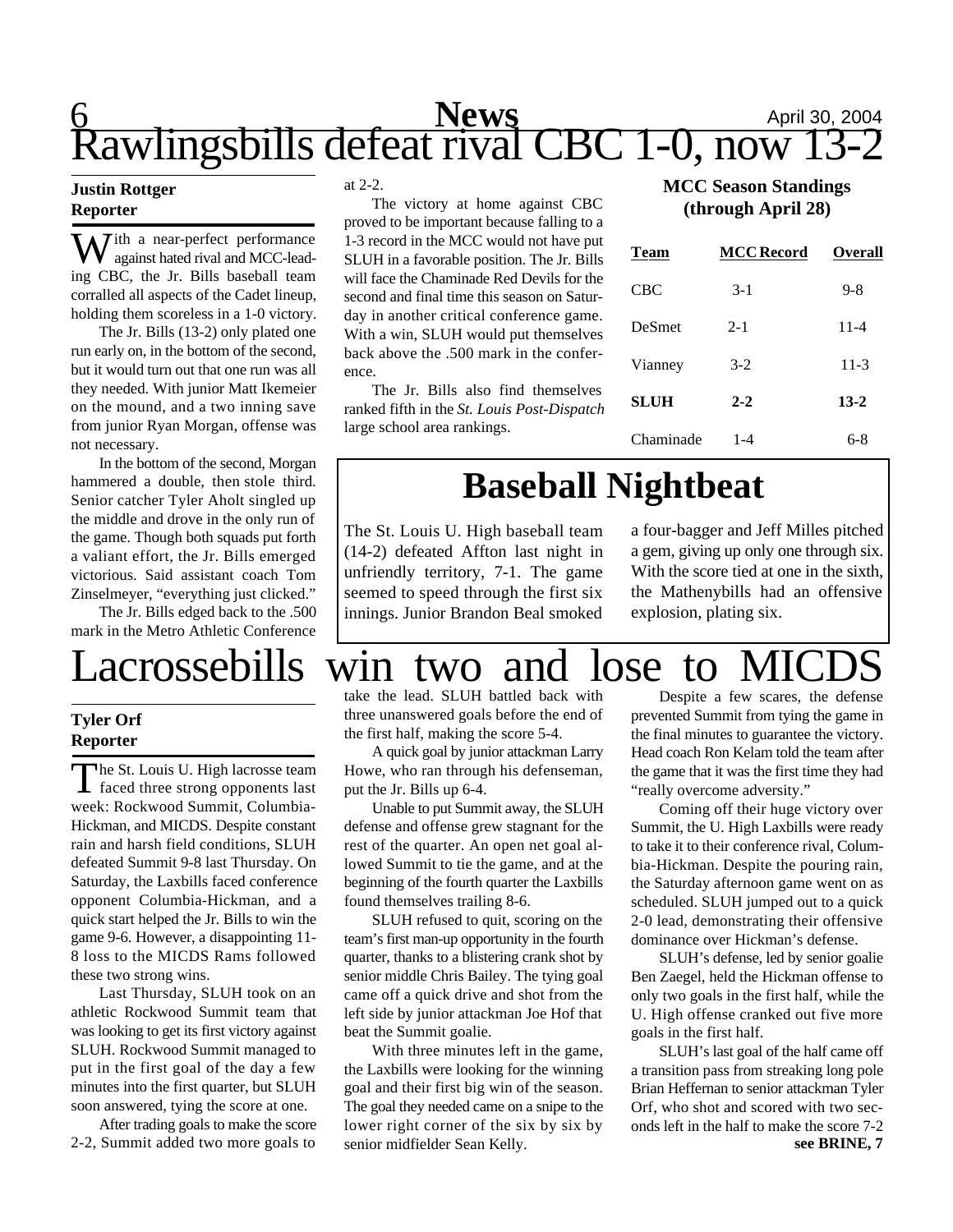## Volleybills take revenge on CBC

### **Ryan Vierling Reporter**

The Jr. Bills' tough season took a sudden turn for the better this week. he Jr. Bills' tough season took a The Volleybills won their Tuesday and Wednesday games, improving their record to 8-4.

Tuesday night's victory held a special sweetness, as it was against CBC and allowed the Jr. Bills to deal out retribution for their difficult loss at the beginning of the season.

The Jr. Bills proved on Tuesday that they still have the state champion spirit alive and kicking. The game required use of the entire lineup and every trick coaches Paul Scovill and Terry Quinn could devise; SLUH prevailed 18-25, 27-25, 25-23.

Senior Bob Unger said, "We had to pull out everything and go to the very bottom of our line-up. It was a tough game, but we came out on top."

Wednesday night's game was against the Oakville Tigers. The bout turned out to be much closer than the Jr. Bills were expecting, and Oakville did a great job defending their South County

## BRINE

### (from 6)

in favor of the Jr. Bills.

In the second half, the U. High experienced a slight offensive and defensive lapse, allowing Hickman to fight their way back into the game. However, the defense, especially the man-down defense, halted the Hickman comeback at six goals. Hof led the team with three goals on the day, and SLUH went on to defeat Hickman 9-6. This win guarantees the Jr. Bills a spot in the playoffs and a shot at the state title.

 On Monday the Laxbills faced off against the MICDS Rams. The Rams came out strong, pouring in five goals in the first quarter against an unprepared SLUH team.

In the second quarter, the Jr. Bills picked up the intensity, but poor passing, mental mistakes, and miscommunications allowed for only one SLUH goal in the

pride. Both varsity and JV games went into three games, and two of the three varsity games were won by a much smaller margin than either team was comfortable with. In the end, SLUH defeated Oakville 25-21, 15-25, 25-23.

Major contributions came from various members of the team. Junior Joe Guntli and sophomore David Bosch had a commendable game receiving serves, and senior Andy Halaz had a total of 23 assists for the three games. Guntli also buried 11 kills into the Oakville court.

With rally scoring in effect, serving has become less of an issue this season, but it is still important. There were two strong servers that made huge contributions to the win. Senior Matt Huskey continued his strong serving performance, and continues to work hard to be one of the most dependable servers on the team. Senior Greg Vollmer's powerful jump serve gave the Tigers a lot of difficulty, and earned the Jr. Bills some badly needed points and momentum.

Check the *Prep News* Nightbeat (page 8) for the results of last night's game against Chaminade.

quarter, while MICDS added two more goals. At the half, the U. High found itself in a 7-2 hole.

Determined to make it a game, SLUH came out firing in the second half, and within a minute senior midfielder Jeff Steitz blazed the top right corner, beating the MICDS goalie stick side and scoring his second goal of the game to make the score 7-3.

MICDS and SLUH proceeded to trade goals twice to bring the score to 9-5. Down but not out, the J Bills went on a two-goal run, punctuated by a man-up goal off a blazing off-hip shot by senior midfielder Chris Bailey that brought the score to 10-7. Unfortunately, SLUH simply ran out of time and, after trading goals once more, the game ended with the Rams on top, 11-8.

# April 30, 2004 **News** 7 Princebills lose first game of year

### **Pat Miller Reporter**

A fter winning the regular-season MCC<br>title, the DwightDavisBills took their fter winning the regular-season MCC first trip across the river Tuesday to battle O'Fallon. On Wednesday, the Tennisbills faced John Burroughs, but the Jr. Bills lost both matches.

Using the 6 singles-3 doubles format common in Illinois, SLUH got wins in its first three singles spots from sophomore Stephen Hipkiss, freshman Abe Souza, and junior Jack Horgan, but dropped the other three singles matches.

While singles were being played, the number 3 doubles team of nearby-Belleville resident sophomore Kevin Howenstein and junior Jason Murphy breezed past their opponents, 6-2, 6-2. Having to double back and play doubles, the team of Horgan and sophomore David Lesko lost a 3-set battle, 4-6, 7-5, 4-6.

Consequently, the match rested in the hands of the doubles team of Hipkiss and Souza. After losing the first set 2-6, the underclassmen showed great heart by taking the second set to a tie-breaker where they ultimately lost 7-10, resulting in the varsity's second loss of the year.

The next day, the Douganbills faced perennial state-qualifier John Burroughs. Despite the aura surrounding the Bombers' squad, the Tennisbills were not intimidated. On this day, SLUH got victories from Hipkiss, junior Paul Eschen, and the doubles team of Murphy and senior Tony Barsanti. Unfortunately, those three wins were all the Jr. Bills could manage, as they suffered a second consecutive one-match loss, 3-4.

However, head coach Dennis Dougan was pleased with the effort. "We played a tough match," he said. "They're a wellknown state competitor, so I'm not disappointed with our effort at all."

The Tennisbills play this weekend in the annual Belleville East Tournament.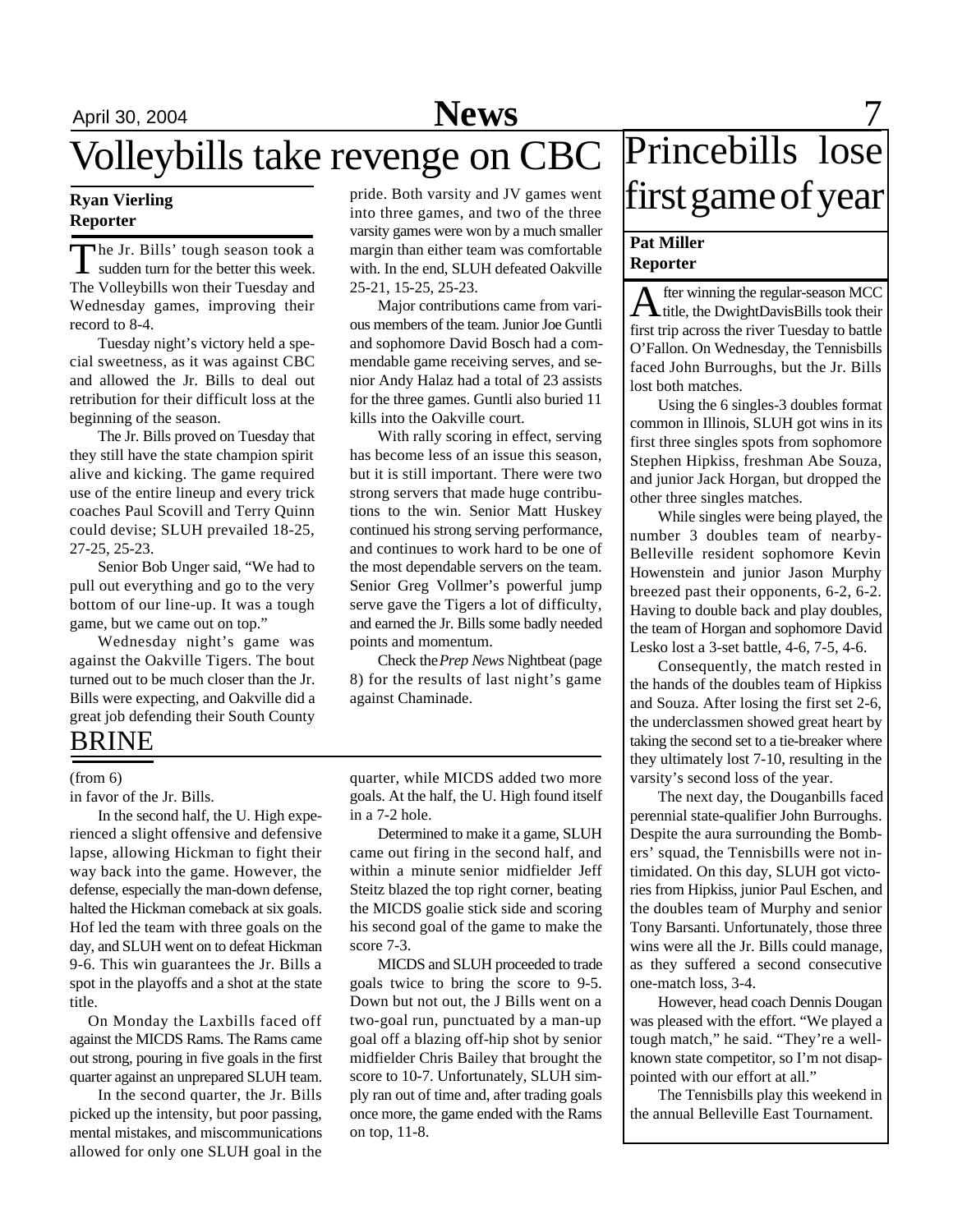# NIKE

### (from 5)

showings at Vianney. In the shot put, senior Jeff Howenstein threw 37-3, barely missing the qualifying distance for the finals. Sophomore Cliff Leek threw a personal best of 44-9 1/4 to take the last spot in the finals. In the finals, Leek threw another personal best of 45-3 1/2, earning seventh place in the event.

In the discus throw, senior Tony Cattaneo threw 110-11, failing to qualify for the finals. Senior Osten Thomas threw 115-6 to advance to the finals, where he threw 122-10 1/2 to earn fifth place. The shot put relay team of Howenstein, Leek, freshman Niko Mafuli and senior Jim Goeke threw a collective 157-10 to capture fifth place.

Led by co-captains sophomore Jason Esslinger and senior Paul Nappier, the

jumpers have recently shown signs of potential. Senior Brent Harvey has led the way, posting an impressive 20-4 in the long jump, one of the best marks in the area. Nappier also has performed well in the long jump, with his season-best of 17- 7. Freshman Steve Rivers has emerged as a force in the triple jump with his solid 38- 7.

Jumping coach Jon McGinnis is pleased that "at almost every meet, someone has jumped their personal record. If we continue doing that, we can be one of the better jumping squads in the area."

The track team is in the middle of competing in the Clayton Invitational at Washington University. Preliminaries took place yesterday, and the finals will occur tomorrow at 9:00 a.m.



# **Volleyball**

The Volleybills came out strong last night against the Chaminade Red Devils. The first game was a blow out at 25-14, while the second game was too close for comfort at 25-22.

Commenting on the match, Andy Halaz stated, "We came out really strong in the first game. We had some line-up changes in the second game and had some troubles adapting, which is why it was closer." This victory tops out the Volleybills' comeback week with three wins, bringing their record to 8-5.

The Jr. Bills played and worked to-

# **Track**

Last night the Cinderbills competed in prelims for this Saturday's Clayton Invitational. The distance runners have an automatic bid this weekend, but the sprinters had to earn their way. Sophomore Stephen Simmons qualified in the 200 meter and the 300-meter hurdles. Sophmore Paul Chaney also qualified in the 200 and the 400. Highlighting the gether with precision. Senior Greg Vollmer and sophomore David Bosch really brought their "A-game" last night. Bosch and Vollmer had successful serving runs, along with skilled defensive fielding, which powered up SLUH's explosive offensive game.

Overall, the Jr. Bills showed this week that while they may not have the same raw power they were known for last year, they still have the spirit of state champions. Next Thursday's game against Vianney is a chance for retribution.

meet was the qualification of the 4x100 relay team, comprised of seniors Brent Harvey, and Dan Heard, Chaney, and Simmons, who set a new school record (43.25).

"Saturday is probably the biggest meet of the season going into conference and districts," said Heard.

*P*

*rep* weekly high *ews*

"Favorite Cardinal Pitcher" Credits *prepnews@sluh.org N= www.sluh.org*

Volume LXVIII, Issue 29

**Editor in Chief:** Brian "Alan Benes" Kane

**Sports Editor:** W. David "Dizzy Dean" Mueller

**Editor:** Jon "Bruce Sutter" Kim

**Features Editor:** Charlie "Bob Gibson" Hall

**Assistant Editor:** Brian "Bob Tewksbury" Fallon

**Core Staff:** Tom "Bob Forsch" Fontana, Greg "Rick Horton" Fox, Tim "Lee Smith" Huether, Timo "Albert Pujols" Kim, Brian "Matt Morris" Krebs, Alex "Al Hrabosky" Sciuto

**Staff:** Tim "Danny Cox" Elliott, Sean "Dennis Eckersley" Powers, Kyle "Esteban Yan" Kloster

**Moderator:** Mr. Steve "John Tudor" Missey

**Assistant Moderators:** Mr. Frank "Andy Benes" Kovarik, Mr. Chris "Joaquin Audujar" Schaeffer

**Special Guest:** Rich "Tom Urbani" Moran

**Computer Consultants:** Mr. Bob "Dustin Hermanson" Overkamp, Mr. Tim "Rick Ankiel" Rittenhouse

The *Prep News* is a publication of St. Louis University High school. Copyright ©2004 St. Louis University High School *Prep News.* No material may be reprinted without the permission of the moderators and editors.



*"No man is justified in doing evil on the ground of expedience."*

-Theodore Roosevelt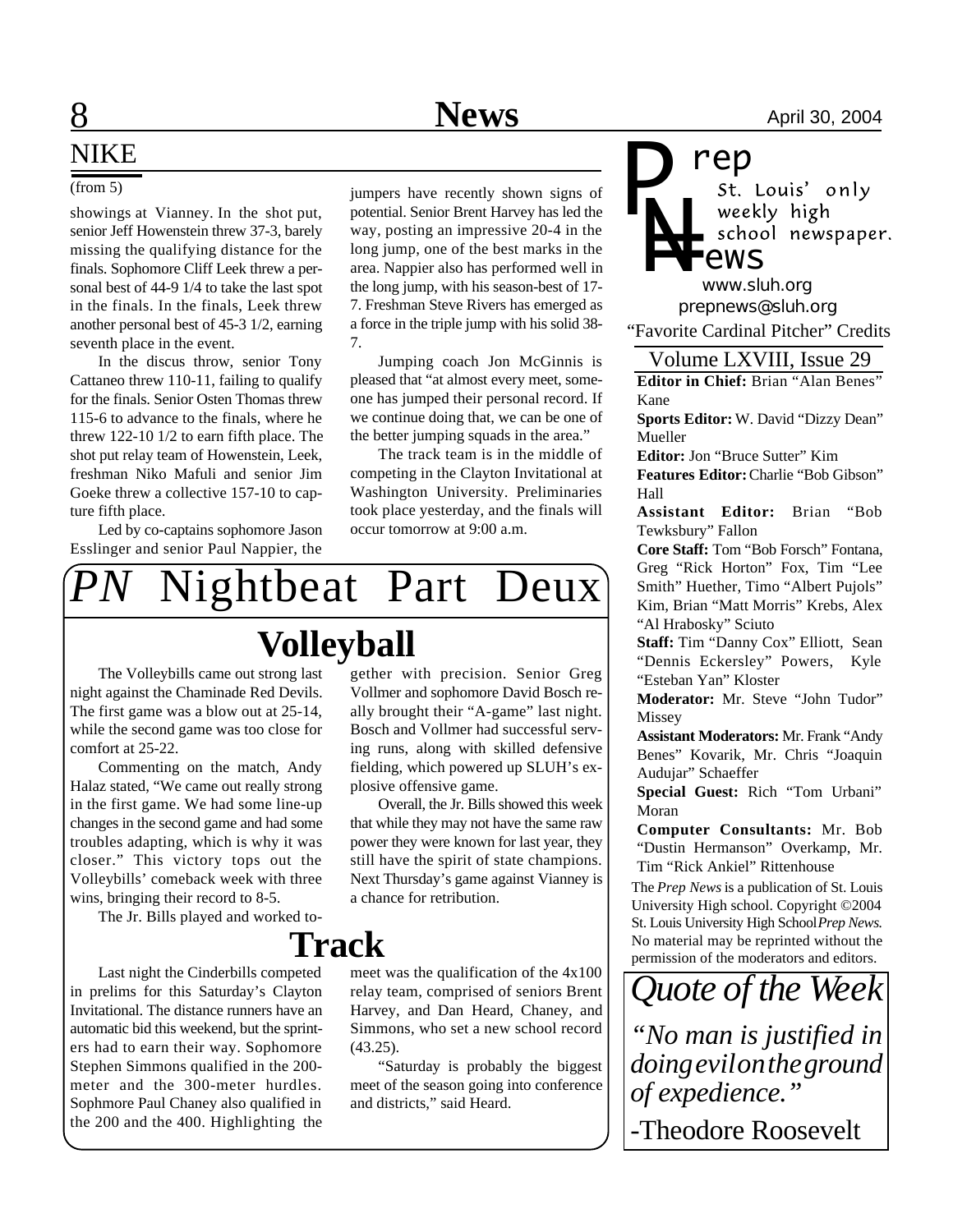# DEBAUN

### (from 1)

inherited genetic disease. Genes that are the blueprint for hemoglobin, a protein that carries oxygen in the blood, are mutated and produce hemoglobins that inefficiently carry oxygen and harm the lungs, kidneys, and liver. The disease primarily occurs in African Americans. Almost one in four hundred African American children have the disease.

DeBaun said, "It's a disease that is underserved and has limited resources. It's a group of patients where I (can) have the greatest impact." People afflicted with sickle cell disease can only expect to live into their forties.

DeBaun's work focuses specifically on strokes caused by sickle cell disease. "One fifth of sickle cell disease (patients) will have a stroke before their 18th birthday, and I am focused on trying to understand who gets the stroke, why they get

the stroke, and what's the best treatment for their stroke." Silent strokes are especially dangerous for children with sickle cell disease. Silent strokes are strokes that have no outward symptoms except for learning disabilities. Sometimes silent strokes can become progressively worse.

The National Institutes of Health recently gave a grant of \$18.5 million to Children's Hospital and Washington University for the study of silent strokes, which DeBaun leads. The six-year international study will evaluate whether or not blood transfusion therapy is effective in preventing silent stroke. DeBaun has also received the Doris Duke Foundation's Clinical Scientist Award. The foundation gives him \$100,000 a year for five years to support his research.

As founder (in 1997) and director of the Sickle Cell Treatment and Education Center at St. Louis Children's Hospital, and associate professor of pediatrics and of biostatistics at Washington University, researching sickle cell disease takes up 70-80 percent of Dr. DeBaun's day. The other fifth is spent providing care for children with sickle cell disease. While

## April 30, 2004 **News** 9

simultaneously teaching and researching, DeBaun trains medical students to become doctors, residents to become pediatricians, and pediatricians to become hematologists and oncologists (blood and cancer specialists, respectively).

DeBaun's work extends beyond the hospital and the lab. Four years ago, DeBaun founded a summer camp for children with sickle cell disease. "There's a



**Sheridan presents DeBaun with the Backer Award.**

camp for children with asthma, cystic fibrosis, cancer, diabetes, and almost every other chronic illness. But for children with sickle cell disease there was no camp. There is no reason why children with sickle cell disease should be excluded from this rite of passage of being a child. So I thought of the camp."

Children with sickle cell disease spend the time at camp swimming, doing arts and crafts, singing songs around campfires, and other typical summer camp activities. But in addition, DeBaun and the staff at the camp educate the kids about their disease, how to prevent painful flareups, and how to take their medication.

DeBaun continued, "besides a nurturing environment... they also have expertise with myself as the physician there every night and nurses who specialize in taking care of children with sickle cell disease there every day."

Each year a committee composed of President Paul Sheridan, S.J., Jesuit Superior Tom Cummings, S.J., Vice President for Advancement Thom Digman, and Chairman of the Board of Trustees

Ted Hellman, and the president of the alumni association meet to choose a Backer recipient. Any alum can nominate another alum for the award. Once a man is nominated, the committee will consider him for every year's Backer Award.

Each year, four or five names are brought forward to the committee, and according to Sheridan, "(the committee) basically goes through good candidates

> and makes a recommendation of one of them." Several alumni, both in the medical profession and in other professions, nominated DeBaun for the award.

Besides honoring an alum, a goal of the Backer Award is to highlight an alum who has lived out the Grad-at-Grad statement for the student body. In his introduction, Sheridan highlighted these qualities: Dr. DeBaun studied at Howard University and Stanford University Medical School; he was awarded a four-

year research fellowship at the National Cancer Institute; he created the Hospice Program at Children's Hospital to provide care for those with terminal disease and founded the camp for children with sickle cell disease. Sheridan summed up DeBaun's accomplishments by praising "his great achievements in medical research, and...his ability to combine the analytical skills of science with a tremendous level of care and compassion for his patients."

DeBaun stood out to Digman for many reasons: "I found him to be very impressive. Impressive in his meekness. In his dedication. Here's a guy that's the ultimate professional (and) who has a very caring attitude and I think goes beyond what most people would expect."

How does DeBaun think of himself? "I'm not sure that I'm the role model. I really think Christ is the role model. I think it is the covenant...between a student who graduates from SLUH and the community in which they live and die. I think the message is to make the place that you live a better place for others, and that's what I'm trying to do.... That is my personal mission to fulfill this covenant."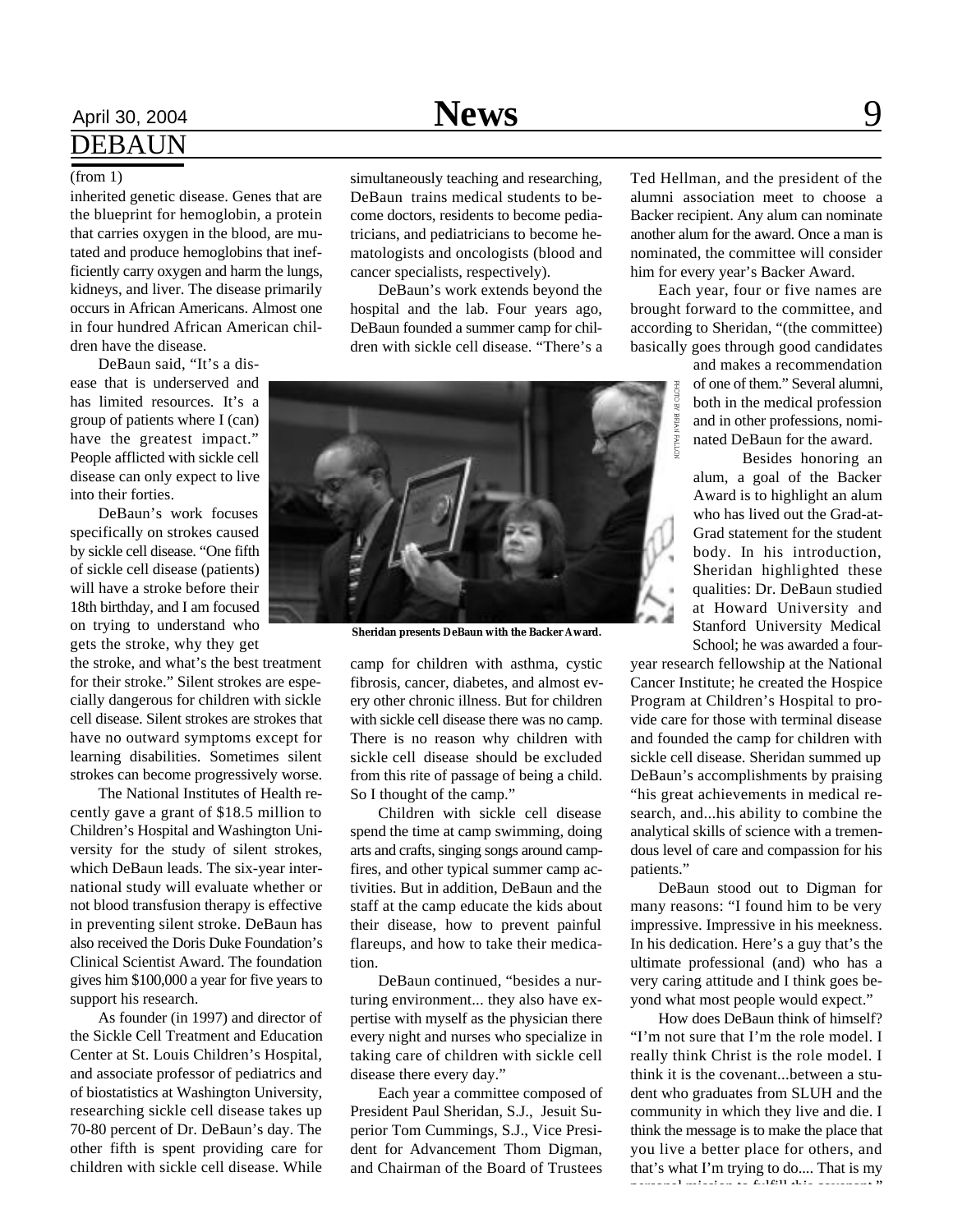# 10 **News** April 30, 2004 Harry Potter changes planned for intramurals

### **G. Price Fox Core Staff**

Only two years after revamping the St.<br>Louis U. High Intramural program, nly two years after revamping the St. coordinator Dave Barton has changed the format of the 2004-2005 Intramurals. The days of individual homerooms competing against each other for the I.M. Cup will be gone, replaced by a Harry Potter House Cup-esque method of overall competition.

"What we're going to do is combine a freshman, sophomore, junior, and senior homeroom... into one large team of four homerooms," Barton explained. "What you're going to have is ten teams in the school competing against each other in teams rather than simply homerooms within their grade levels.

"A lot of the events will still be gradelevel specific," Barton continued. "Basketball will definitely stay within the grade level, but some of the other (events)—the trivia, or even some of the new athletic

## MEESHA

### $($ from 2 $)$

cate is considered monetary compensation and equivalent to cash and that an athlete may not accept any cash or monetary compensation regardless of its value.

Blase continued, "It's sport specific.... If you win something playing basketball, you can only lose your basketball eligibility. If you won a car bowling, you could keep it."

Tournament organizer Dave Barton said, "I have already contacted the four affected individuals and told them to return the gift certificates and basketballs."

"It was an honest mistake," said Athletic Director Dick Wehner. "It's up to me to let the coaches know what the rules are. Ultimately, this whole responsibility lies with me."

"When (Barton) gets the certificates back," Wehner said, "I will write a letter to the state saying we handed (the certificates) out unknowingly.... We will selfreport ourselves." Wehner plans to suggest in his letter that the returned gifts be donated to Our Little Haven CSP venue.

Wehner recalled three major incidents he had to handle as the Athletic

different grade levels to compete together."

New events include arm wrestling, bashball, bombardment, and a scavenger hunt around the building. These new events will join events from past years to form eight competitions (four athletic and four academic). Teams will earn the tradaitional points through these events, and at the end of the year, the I.M. Cup will be awarded to the winning team. Individual homerooms that accumulate the most points in their grade will be informally recognized, but will not have their numbers emblazoned upon the I.M. Cup as they do now. Instead, only teams will have their names on the cup.

Barton's original plan upon becoming coordinator two years ago was similar to the plan he will employ next year. "This was actually what I wanted to do two years ago," said Barton. "When I set up the full year program with the Cup, I had a vision for more cross-class participation." According to Barton, the plan was

Director which were similar to the current misunderstanding.

Wehner said, "In the early 90's we had a brand new golf coach who started practice two days early.... She said she was just 'chipping around with the guys.' Well, that doesn't matter. We self-reported it." MSHSAA then sent a letter back to Wehner which stated that they acknowledged the self-report and that, once the season began, the golf team would have to give up two days of practice.

"That year the golf team won districts for the first time in say 20 years," Wehner said. "Within a half hour another coach approached her and said, 'We know you started practice early.' She pulled that letter out of her pocket and it was okay. But, hey, someone's always watching."

Wehner recalled another incident in which a varsity soccer player did not get a lot of playing time. One weekend a friend of the player called and asked if he wanted to help out in a CYC game because the friend's team would otherwise be short a player. He played in the game, but it nagged at his conscience, and he told Wehner.

put on hold after faculty suggestions encouraged him to "start slower."

According to junior Pat McNearny, a member of Barton's committee of student advisors, the idea was based upon the House Cup of the Harry Potter franchise.

Barton said that he had to "make sure that the whole idea of the year-long competition would be successful" before starting the new program. "I think everybody agrees that it has been (successful)."

Barton was assisted in his efforts by a committte of six students. Barton bounced his many ideas off the committee, who then, according to McNearny, "looked at the idea from a student perspective." Barton said that the committee "seemed very favorable towards (the idea), and I hope the rest of the students will fall in line with that."

In addition to increasing cross-class participation, Barton hopes for an increase in overall participation as a result of the new program. "(Participation) has already been great," Barton said. "We're already at 84%."

"You can't do that," said Wehner. "You can't play a sport for another team while that sport is in season."

"Years ago the soccer team used to play in the Granite City Tournament," said Wehner. "In the middle 80's a guy from SLUH won the most valuable player." For winning the athlete could have recieved a new pair of shoes. Ebbie Dunn, the coach at the time, told the tournament officials to hold on to the shoes until he could check it out with Wehner. The player could not accept the gift.

Wehner said, "That's an example of different rules for different states."

Basketball coach John Ross, who was present at the tournament, said, "I didn't know there were gifts involved." Later he said, "When I think about it afterwards, I guess it makes sense. I didn't really equate the (rule with the tournament)."

For next year's tournament, to prevent another incident, Barton plans to call MSHSAA personally to inquire what he can do to reward the winners of the tournament.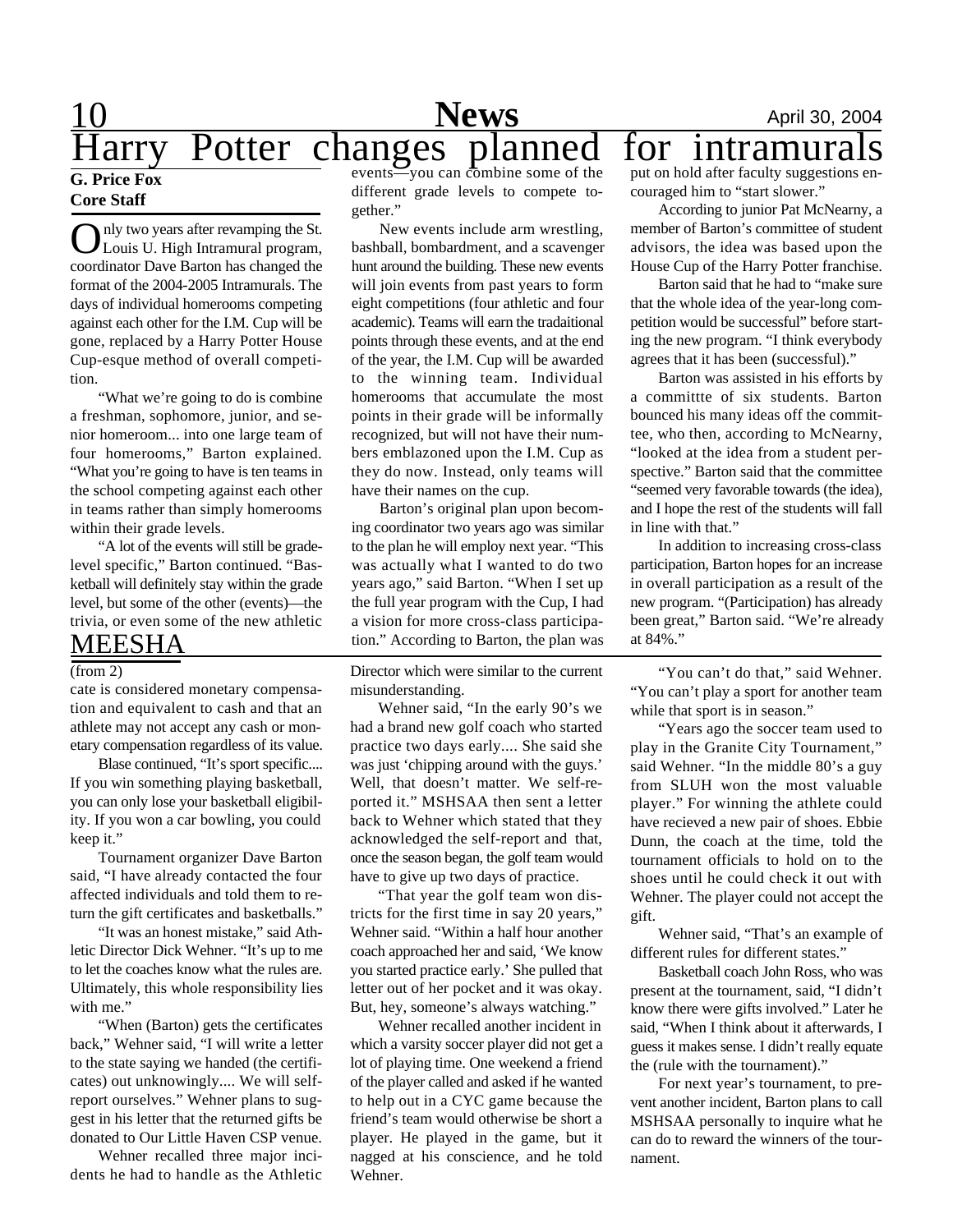## AWARDS

(from 2) ous service to the people of God." Erler was visiting the University of Chicago on Friday, and therefore missed the Awards Ceremony. Later that night, Erler was informed of his award. Senior Sam Weller graciously accepted the award on behalf of Erler on Friday. "I was really honored...that I had been recognized for being religious and open to growth," said Erler.

Erler had served on STUCO this year as the Religious Commissioner and worked on the Foundational Documents Committee helping to revise the Graduate at Graduation document. Erler also believed that "not being afraid to talk to the kids in the senior class and even the administration about my faith," contributed to his selection.

Tom Economon received the Hinck-Hereford Award, which is given to "the senior who distinguishes himself in leadership, scholarship, and athletics." Seniors vote on the winner.

"I was pretty excited. I heard my first name, Thomas, and I wasn't sure because there are a lot of Thomases. I didn't think it was going to be me. But when I heard my name I was pretty excited, stood up, shaking a little bit. It was pretty fun," said FLAMENGO

major concert halls around the world, he has also dedicated himself to spreading his art and the Spanish culture from which it flows to schools in the United States.

One connection between Radford and St. Louis U. High comes in the form of Computer Manager Bob Overkamp, who first met Radford about ten years ago.

Said Overkamp, "Before we met, I heard an interview he gave on the radio, and I remember thinking, 'Wow, he sounds like a great guy.'" Overkamp especially enjoyed the interesting details about flamenco that Radford discussed during the interview. Overkamp particularly remembered Radford's discussion of placing super glue on his finger nails to help him better perform the finger percussion often found in a Flamenco guitar performance. "He was also studying and playing with some Spanish artists that I was familiar

### Economon.

Economon maintains each requirement for consideration for the award: a 3.2 GPA, a varsity letter as a relief pitcher for the baseball team, and a leadership position as this year's STUCO Secretary/ Treasurer.

Germanese received the Dunn-Martel award, as "the senior who maintains the high level of scholarship as well as the discipline and commitment of athletic participation that earns for him selection as 'Scholar-Athlete of SLUH.' The faculty choose the recipient for this accolade as well.

"There's a lot of very deserving students in our class that excel in both academics and athletics, and if you look in the past at the other people who have won the award, it's pretty select company, so I feel very honored," said Germanese.

Germanese cites the phenomenal success of the soccer team this year and his role as a captain of the varsity soccer team as major factors in his nomination for this award.

Given to one student in each of the 29 Catholic high schools in the archdiocese, the Archbishop May award signifies that the recipient has far exceeded the required number of service hours for the school. This year, Hilliard participated in a day of

(from 4) with," said Overkamp.

Overkamp said, "We first met over ten years ago. Someone recommended that he consult me on some computer problems he was having. I helped him, and I remember recognizing his name." Overkamp and Radford developed a relationship over the years. Overkamp continued, "He is very interested in playing at schools, and he remembered that I was connected with St. Louis U. High, and he wanted to perform here."

Overkamp spoke of his own modest experience with Flamenco, calling it a "type of music I don't think you have to learn how to like...everyone who goes (to the performance on Monday) will be glad they did."

Overkamp added, "He lives in Manchester, so it's always nice to have world-renowned folks that are neighbors." service with the other recipients in early March after being informed of the selection in January.

"(The Archbishop May award) is a real nice honor, but it's kind of humbling because when you do service, you're not doing it to get the award, so it's nice recognition," says Hilliard.

Hook won the Studen Council Appreciation Award, which honors the "non-STUCO senior class member who through their time, dedication, and hard work consistently aided STUCO in their efforts to accomplish their goals." Hook also will receive a one-time \$1000 dollar scholarship with this award.

"I feel fantastic, on top of the world (about the award)," said Hook. "I just like helping out with (STUCO) stuff and I never expected anything like that."

On why he received the award, Hook deferred to senior Pat Lyons, who was nearby during the interview: "John was always at every school event, even if it was raining, and would probably be there if it was snowing, too. He loves SLUH, does everything for SLUH, and everyone can see that he does."

## HOLOCAUST

### (from 4)

and health; young and healthy were seperated from the old and sick. Young women with children went the old and sick women. This group of women was gassed in the showers and then cremated. Ruhe added, "We could see from our section of the camp the tall smokestacks with noxious fumes coming out of it, and we knew that was our family going up in smoke."

Over the next forty minutes, Ruhe told her story: of the horrors of Aushwitz, of her time spent working in an ammunition factory in Belgium, of her liberation by American forces, and her eventual emigration to the United States and St. Louis.

Before opening the floor to questions, Ruhe gave the sophomores some words to live by: "It is up to you to see to it that nothing like the Holocaust would ever happen again. It is up to you. If you **see HOLOCAUST II, 12**